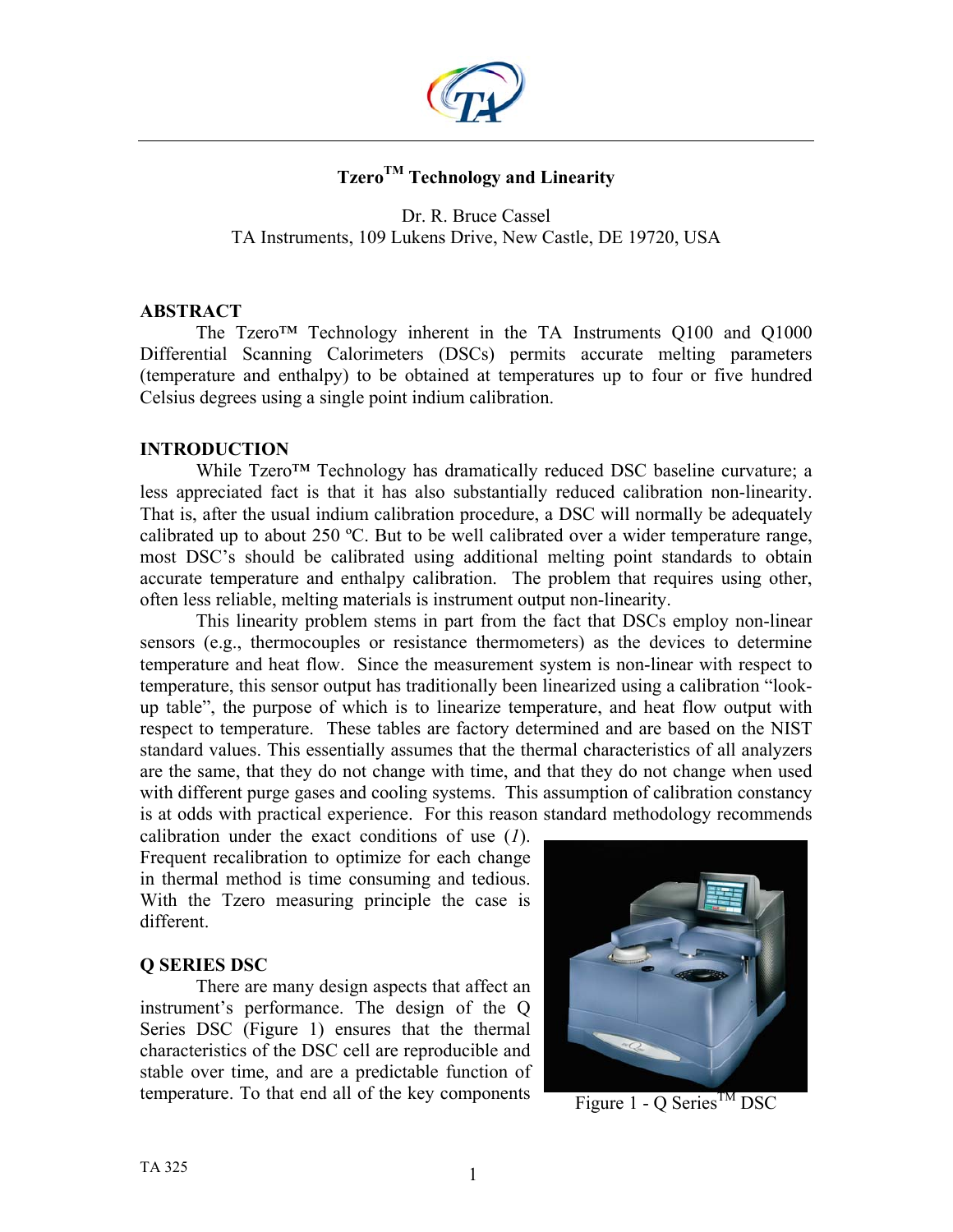in the DSC cell that link the sample sensor to the furnace and cooling system are welded or braised. Despite the large operational temperature range of the Q Series DSCs  $(-180 \text{ to } 725 \text{ °C})$ , there is no slippage of bolted or clamped parts (*2*). Thus the cell thermal resistances that determine the baselines, thermal lags and the calibration constants are relatively invariant with respect to routine operations, and depend reproducibly on temperature (See Figure 2). Moreover, the sensor is designed such that a precision-machined vertical cylinder creates the thermal resistance that provides the measured difference in temperatures. A more common DSC alternative is a measured thermal resistance in a *horizontal* plane where the position and type of sample pan can materially affect the measurement.



Figure 2. Q Cell cross-section

### **Tzero TECHNOLOGY**

The conventional DSC heat flow equation employs a differential temperature measurement between the sample and reference sensors  $(\Delta T)$ , as shown in the first term of the equation below. The new Tzero Technology provides in addition, a second measurement of the differential temperature across the sample calorimeter thermal resistance ( $\Delta T_0$ ), plus an absolute temperature measurement at the base of the sensors. The latter comes from the " $T_0$ " thermocouple that is centrally located in the cell and controls the temperature of the furnace. The  $\Delta T_0$  signal provides the means for an independent measurement of the physical characteristics of the sensor, namely its thermal resistance and thermal capacitance parameters. The calibration of these parameters (the "Tzero calibration") allows all these component values to be specifically taken into account in calculating the measured heat flow of the sample specimen. The equation derived for this DSC cell that incorporates this information is shown below (*3*).

$$
q = -\frac{\Delta T}{R_r} + \Delta T_0 \left(\frac{1}{R_s} - \frac{1}{R_r}\right) + (C_r - C_s) \frac{dT_s}{d\tau} - C_r \frac{d\Delta T}{d\tau}
$$
  
Primary calibration constant

Where:

Rs and Rr are the thermal resistances of the sample and reference calorimeters Cs and Cr are the thermal capacitances of the sample and references calorimeters ∆T is the differential signal from the sample and reference thermocouples  $\Delta T_0$  is the temperature difference between the sample and the Tzero thermocouples ∆Ts/dt is the heating rate at the sample thermocouple d∆T/dt is the difference in heating rates between the sample and reference thermocouples

This is the equation used to determine the heat flow data that is reported with a Q100 or Q1000 DSC. The C and R parameters are determined from the Tzero calibration performed occasionally by the DSC user. As previously described, the evaluation of terms two and three in the above equation correct for baseline curvature caused by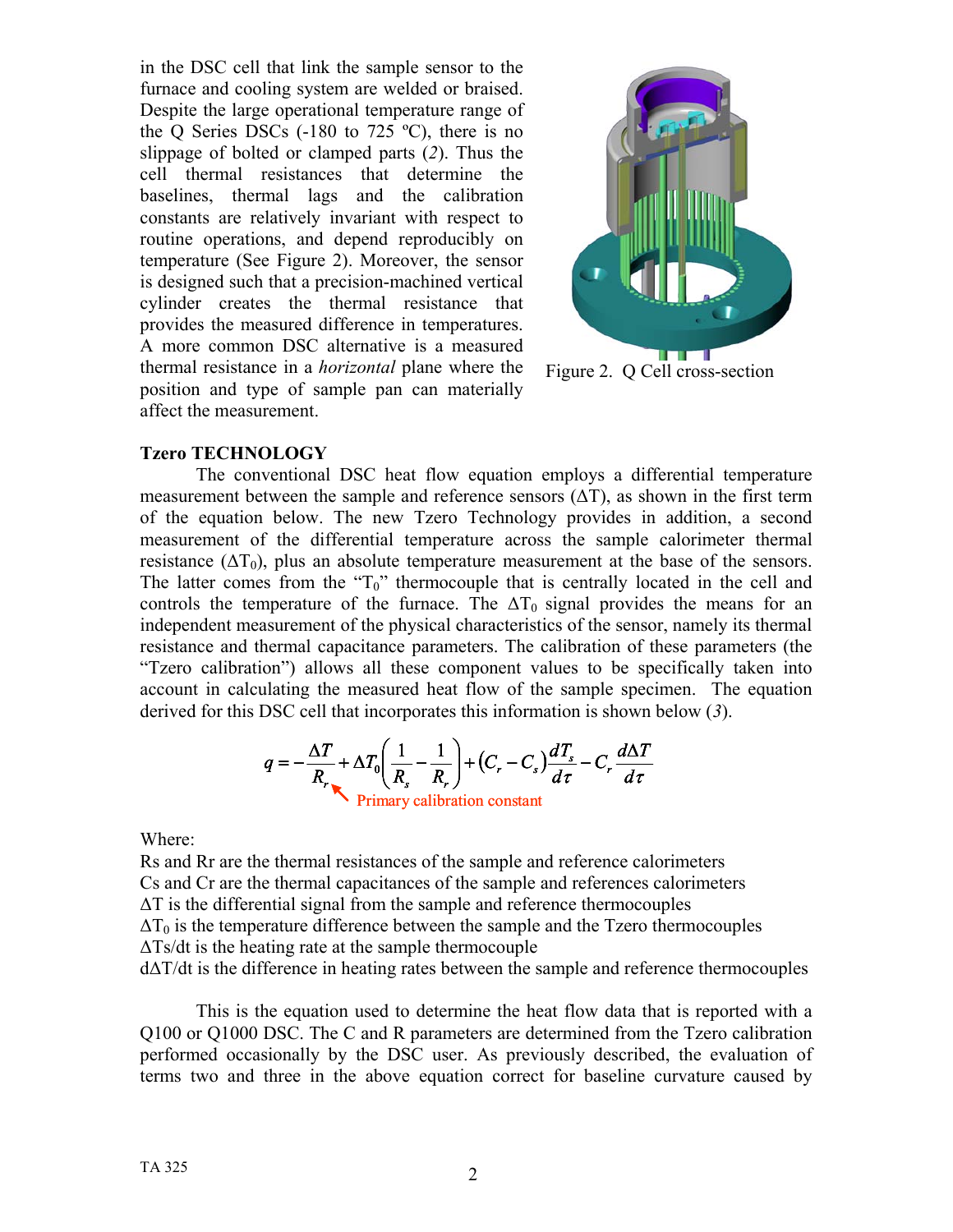asymmetry; and term four compensates for the peak smearing which occurs because of thermal lags in the measurement-sample system (*3*).

This work demonstrates that the effect of evaluating the parameters of the fourterm heat flow equation also results in a better temperature and enthalpy calibration of the instrument since the thermal resistance parameter, Rr, in the *first* term of the equation has been determined as a function of temperature for *that specific instrument, cooling system and purge gas*. This effectively updates the non-linearity corrections so that the cell calibration is now correct over a wider temperature range.

### **EXPERIMENTAL**

A Q100 DSC was calibrated using the calibration wizard over the temperature range –20 to 440 °C using standard conditions (20 °C / min heating rate for baseline and sapphire calibration runs, and a 10 mg indium sample crimped in aluminum pans and heated at 10 ºC/min).

After the Tzero and Cell constant calibration, the indium sample was reloaded, and run. Six to ten milligram sample specimens of 99.999% tin, lead and zinc were also carefully prepared and weighed into standard aluminum pans. After crimping the pans containing the reference materials, the pans were further flattened to improve thermal contact - especially for the higher temperature melting standards (for which good thermal contact is particularly important). The heats and temperatures of melting were calculated for the four melting standards taking care to expand the heat flow scale sufficiently to be able to pick the optimum peak start and end.

#### **RESULTS AND DISCUSSION**

Figure 3 shows the thermal curves with results of the four melting experiments and the expected melting parameter values taken from the National Institute for Standards

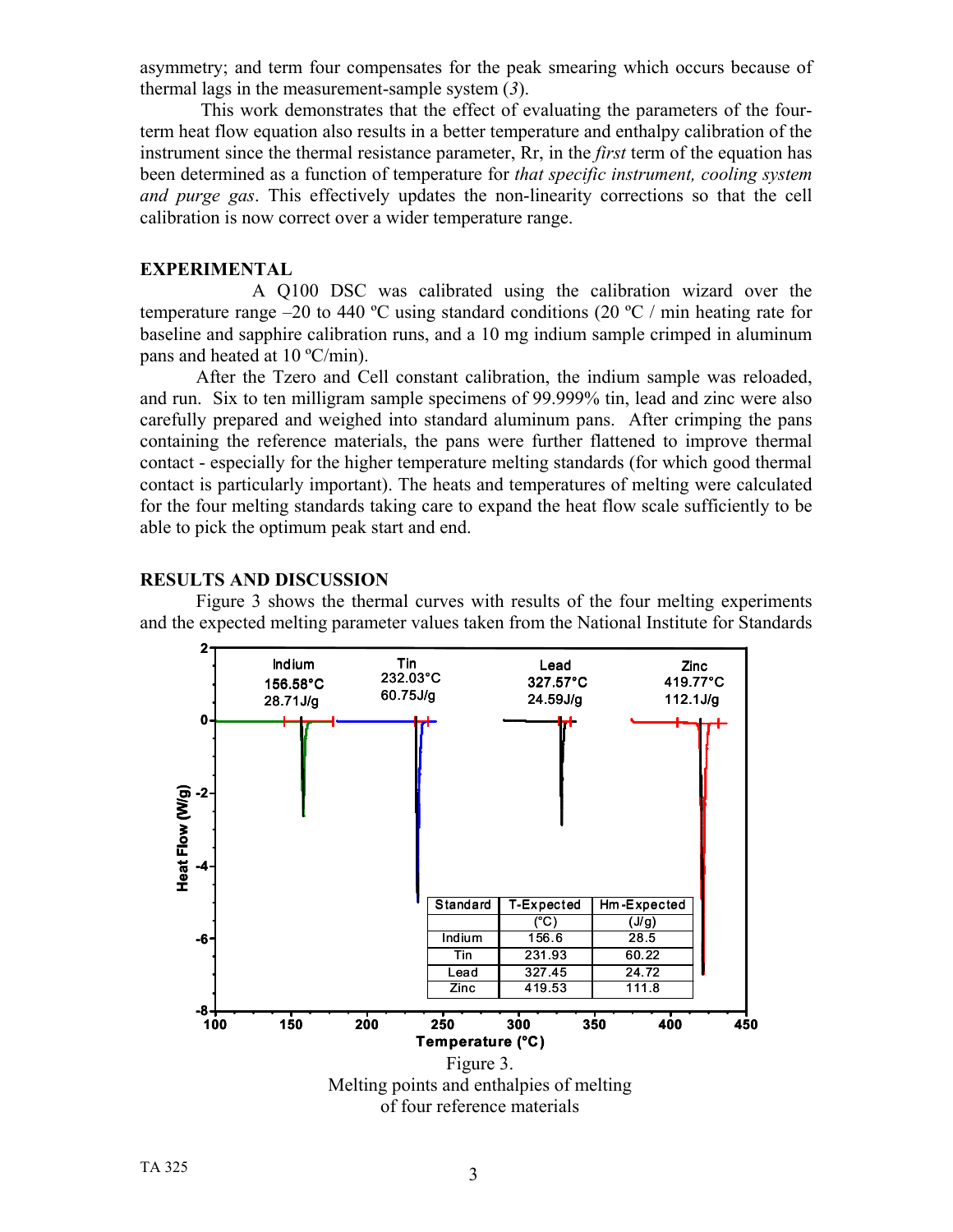and Technology (NIST) or the National Physics Laboratory (*2*). These experimental temperature values are within 0.25 ºC of NIST recognized reference values and the experimental enthalpies are within 1 % after only a one-point calibration using indium.

Figures 4 and 5 show the temperature and heat flow calibration data as a function of temperature after taking the results of the calculations and NIST data into an Excel® spreadsheet that is linked to the Universal Analysis software provided with the instrument

## **CONCLUSION**

It is still true that for the most accurate and reliable determination of melting parameters it is preferable to calibrate using the exact conditions under which the melts are to be made, including the pan type. However, when the Q100 or Q1000 DSC is used up to a temperature of four or five hundred Celsius degrees, it is sufficient to calibrate with indium alone - rather than use multiple or alternate calibrants - for all but the most critical experiments. This convenience is made possible by Tzero technology. A final caveat to obtaining high accuracy data is an instrument in excellent working order and an experienced operator.

### **REFERENCES**

- 1. E967 Standard Practice for Temperature Calibration of Differential Scanning Calorimeters and Differential Thermal Analyzers, ASTM International, West Conshohocken, PA
- 2. *Explanatory note:* The cooling system is bolted on but this junction does not undergo large swings in temperature that would cause slippage.
- 3. R. L. Danley, "A New Technology to Improve DSC Performance", *Thermochim. Acta,* **2003**, 395 pp. 201-208.
- 4. As posted on the following website: [http://www.chemistry.ohio](http://www.chemistry.ohio-state.edu/~gallaghe/ta/calib_stand.htm(2)[state.edu/~gallaghe/ta/calib\\_stand.htm\(2](http://www.chemistry.ohio-state.edu/~gallaghe/ta/calib_stand.htm(2)).

# **KEY WORDS**

DSC, Linearity, Melting standards, Tzero, Enthalpy



Figure 4 Validation of Temperature Linearity After Calibration with Indium